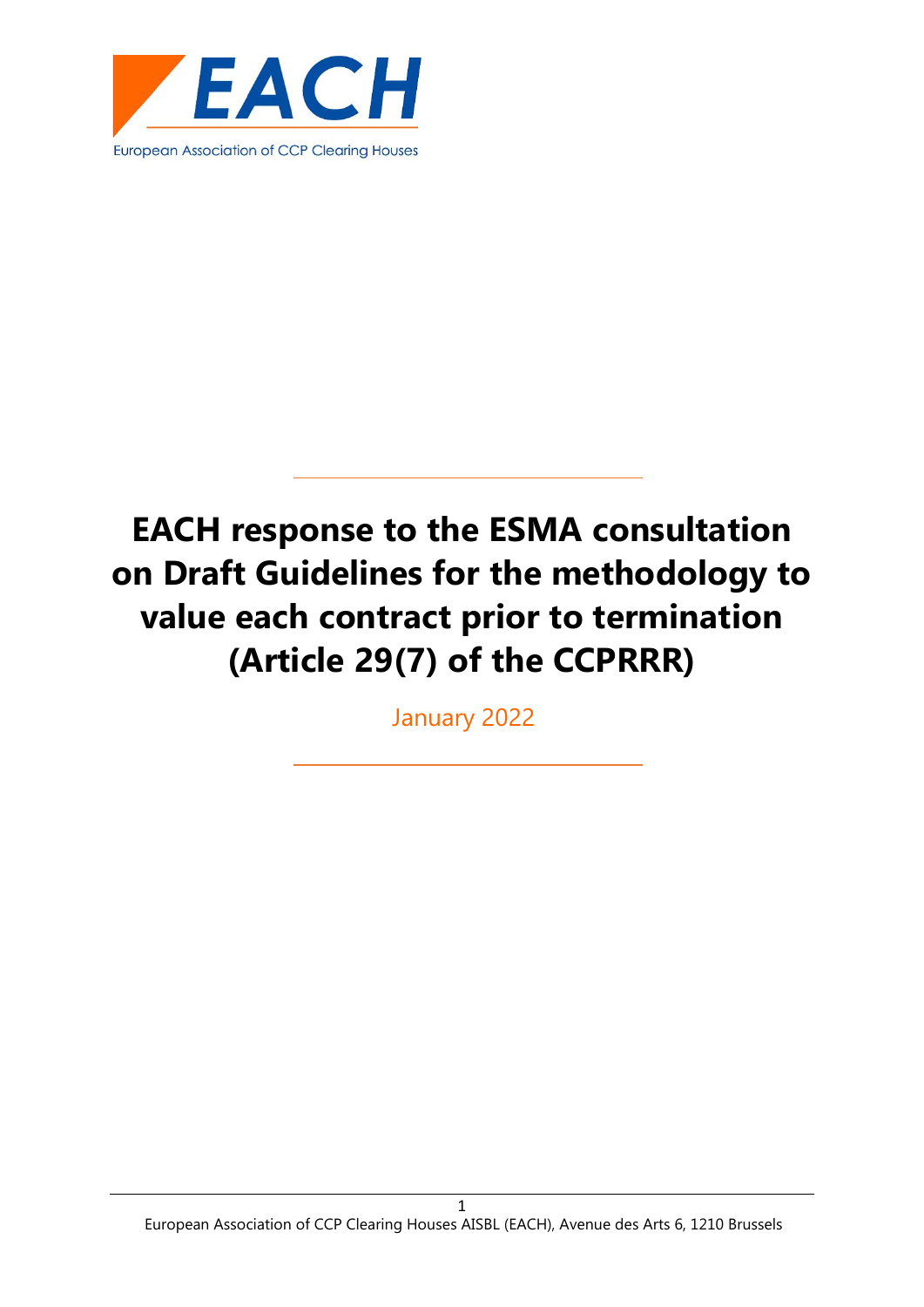EACH response to the ESMA consultation on Draft Guidelines for the methodology to value each contract prior to termination (Article 29(7) of the CCPRRR)

## **Introduction**

The European Association of CCP Clearing Houses (EACH) represents the interests of Central Counterparties (CCPs) in Europe since 1992. CCPs are financial market infrastructures that significantly contribute to safer, more efficient and transparent global financial markets. EACH currently has 19 members from 15 different European countries. EACH is registered in the European Union Transparency Register with number 36897011311-96.

EACH appreciates the opportunity to provide feedback to the Draft Guidelines for the methodology to value each contract prior to termination (Article 29(7) of the CCPRRR) (hereinafter called "The consultation").

# Section 3.1 – Background on the termination of contracts

**Question 1: Do you agree with the proposed analysis and the corresponding limitations on the use of market standard approaches? If not, please explain why? Have you identified other points not mentioned above?**

Yes, EACH generally agrees with the proposed analysis and particularly with the corresponding limitations.

# Section 3.2 – Scope of the Methodology – Contract

#### **Question 2: Do you agree with the proposed analysis on the scope of the methodology and the concept of "contracts"? If not, please explain why and provide your analysis**

Yes, EACH agrees with the proposed analysis on the scope of the methodology and the concept of "contracts", which as the consultation paper notes, can be referred to in the CCPs' rulebooks in other ways, such as position, open interest, etc. We therefore support the suggestion to account for the terminology included in the rulebooks, with the relevant corresponding adjustments if the rule book and operational processes usually handles those similar but different concepts.

EACH also particularly agrees with the clarification that "CCPs can net economically equivalent contracts and use cross-margining with correlated contracts cleared by the same CCP. Hence where the contracts have been subject to netting or other post-trade risk reduction measures within the CCP, only the restated and the new contracts (if any) would be captured by the termination and valuation as part of position allocation".